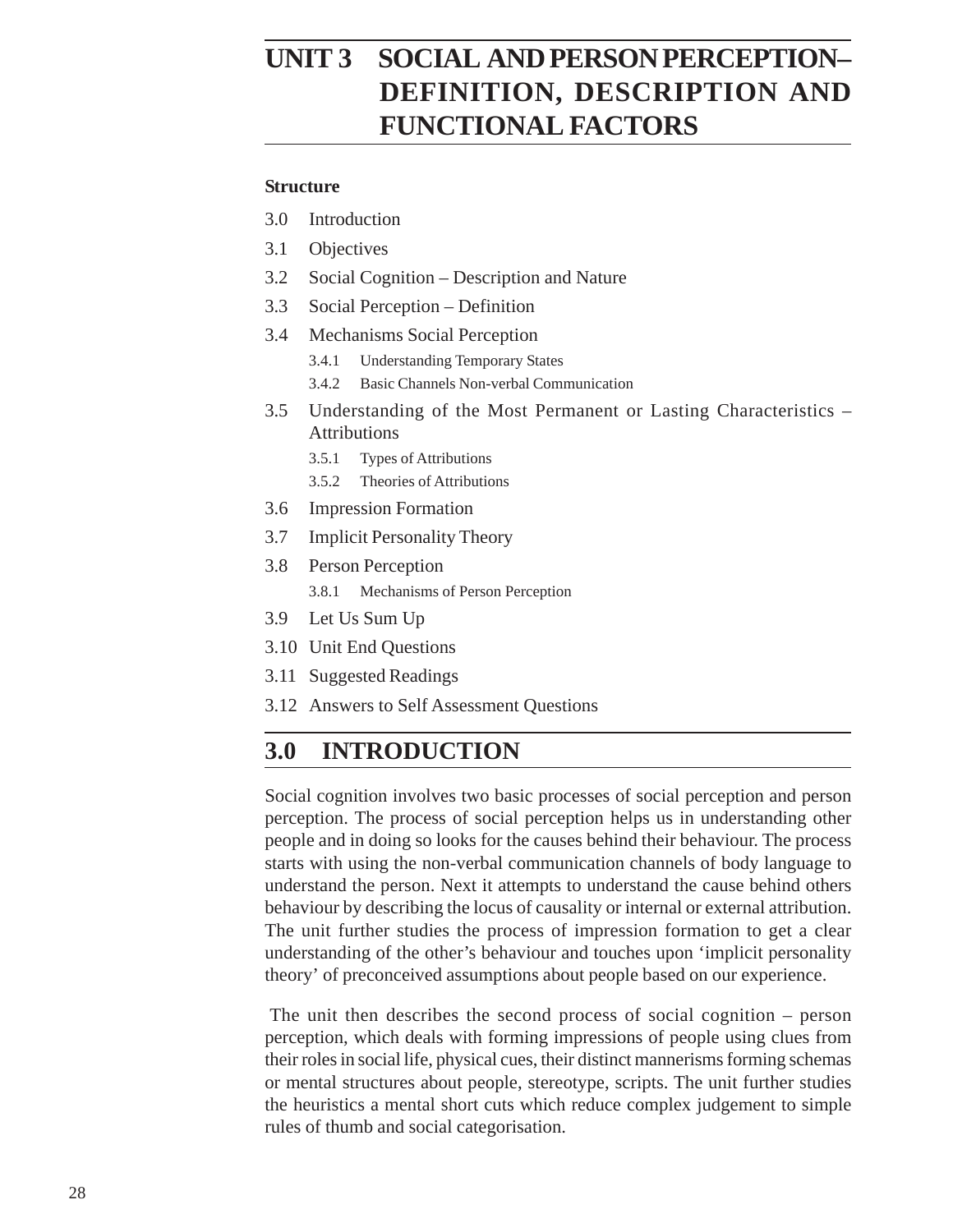# **3.1 OBJECTIVES**

**Social and Person Perception – Definition, Description and Functional Factors**

After readings through the unit, you will be able to:

- describe social perception and person perception;
- identified different mechanisms behind forming social perception;
- explain the term close to social perception person perception; and
- analysis the mechanisms of forming person perception.

# **3.2 SOCIAL COGNITION – DESCRIPTION AND NATURE**

Apart from the self, the individual is curious to know about the other people. The phenomenon of how people think about other people is discussed in the social cognition. It is a broad term that describe on the way perceiver encode, process, remember and use information in social contexts in order to make sense of other people's behaviour. It becomes an essential element in our understanding of inter-group and interpersonal processes.

## **3.3 SOCIAL PERCEPTION – DEFINITION**

 "We had one girl in our college, she was very popular among boys but was a subject of jealously of girls, because boys use to always follow her and she was constantly interacting with them. One day when I asked the other girls 'what is that this girl has got? The girls unanimously expressed that, she has the knack of talking to boys – the way she looks at them, smiles, her posture, her mannerisms give boys a clue that she is ready for friendship".

This example brings us to a very important concept in social psychology, *Social Perception,* that is the processes through which we seek to understand other persons. Because other people play such important roles in our life, we engage in this process very often and devote a lot of effort in trying to figure out what makes people tick? Why some people is socially popular and others are not? Sometimes their efforts to impress others work but also we often make errors in our efforts to understand them.

## **3.4 MECHANISMS OF SOCIAL PERCEPTION**

Mechanisms of social perception – people use various techniques, methods, and ways to know about others in order to get superficial or a deeper understanding of them. Mechanisms of social perception include – nonverbal channels of communications, internal and external attributions, impressions and implicit theories about people.

The process of social perception sets the stage for much of social interactions. Our perceptions of the way others feel, their motives and traits play an important role in shaping the nature of our interaction with them. Knowing the other person involves two stages.

Understanding temporary states of others – i.e. their present emotions and feelings.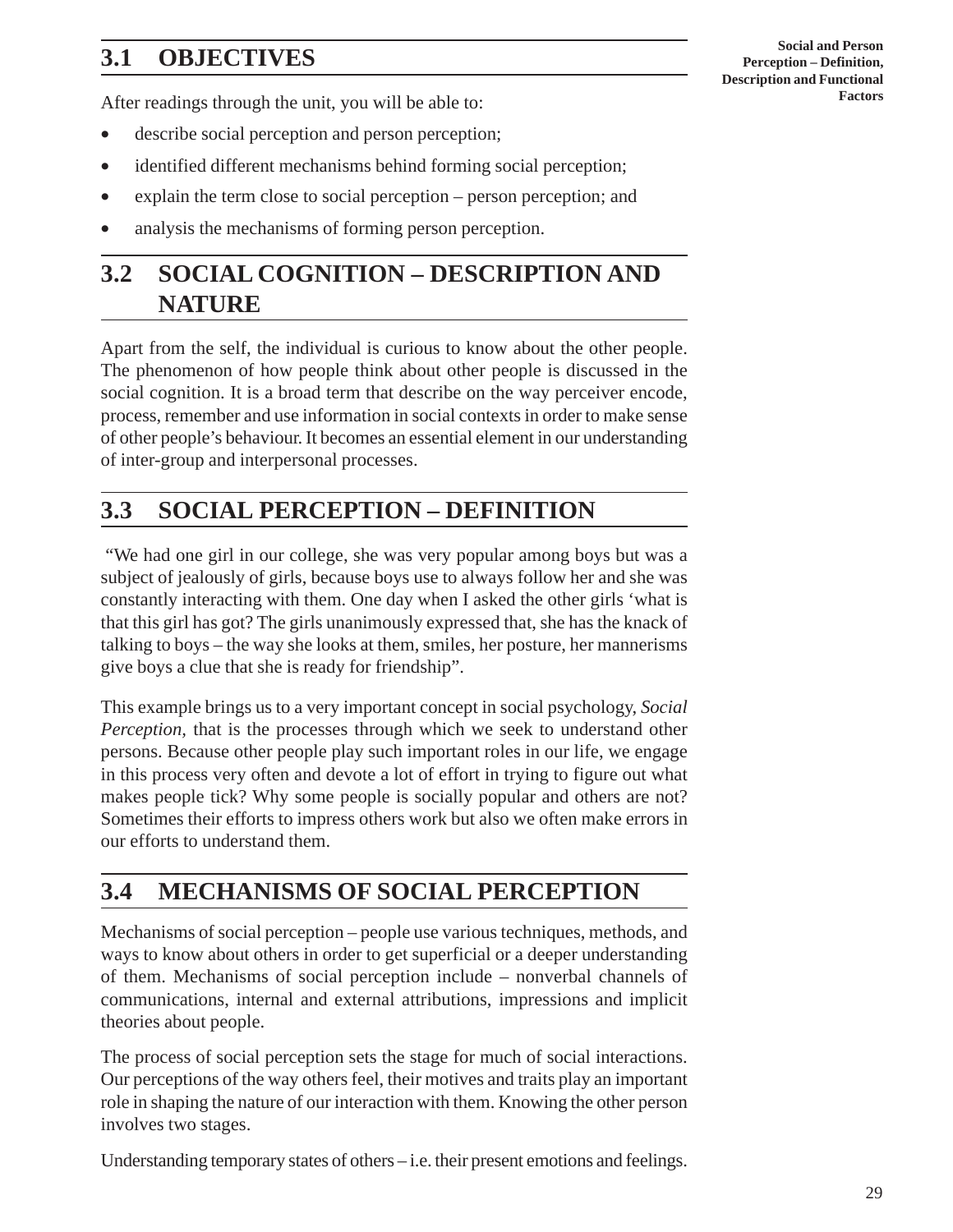**Psychology** Understanding the most permanent or lasting characteristics i.e. their motives, **Psychology** intentions or traits.

### **3.4.1 Understanding Temporary States**

Our social behaviour is affected by temporary factors or causes like changing moods, fatigue, illness, and drugs – all these can influence the way in which we think and behave. For example: one of our teacher use to behave in a 'peculiar way' and later we realised that it was because she was used to take a strong drug for her illness. Because such temporary factors exert influence on social behaviours and thoughts, we try to find out how others are feeling. How do we go about this process of understanding? If we attempt to ask the people about how they are feeling – we may not get genuine answers and people may look at us in a suspicious manner. So the next best alternative and a less direct method for gathering information about others is to give careful attention their body language and other non-verbal cues, provided by changes in their facial expressions, eye contact, posture, body movement. As noted by Depaulo (1992) such non-verbal behaviour is relatively irresistible or difficult to control, so that even when others try to conceal their inner feelings from us, these non-verbal cues often leak out real feelings in many subtle way especially the people close to the person would understand. The information conveyed by such cues and our efforts to interpret this are often described as 'non-verbal communication'. The language of facial expressions, eye contact, tone and posture (body language).

### **3.4.2 Basic Channels of Non-verbal Communication**

All of us are aware that we act differently when we are happy or when we are sad. People tend to behave differently when experiencing different emotional states. Let us understand how precisely our inner states show up in our behaviour. This brings us to the basic channels through which such communications take place and there are five basic channels:

- i) facial expressions,
- ii) eye contact,
- iii) body language,
- iv) body movements, and
- v) touching and proximics.
- i) *Facial expressions:* More than two thousand years ago, the Roman Orator Cicero stated "The face is the image of the soul" by this he meant that human feelings and emotions are often reflected in the face and modern research asserts these findings. But are these facial expressions universal? Early research suggest that facial expressions are universal (Ekman and Friesen 1975) but the result of more recent study, (Russell 1994, Carroll 1996) indicate that although facial expressions are indeed universal, our judgements of these emotions may also be affected by the context and various situational cues.
- ii) *Eye contact*: As in the case of face, it is also said that "our eyes are windows of soul". If some one is talking to you and is staring at you constantly, you will feel uncomfortable. Also when some one does not maintain 'eye contact', you may feel that the person is hiding something. Similarly, have you ever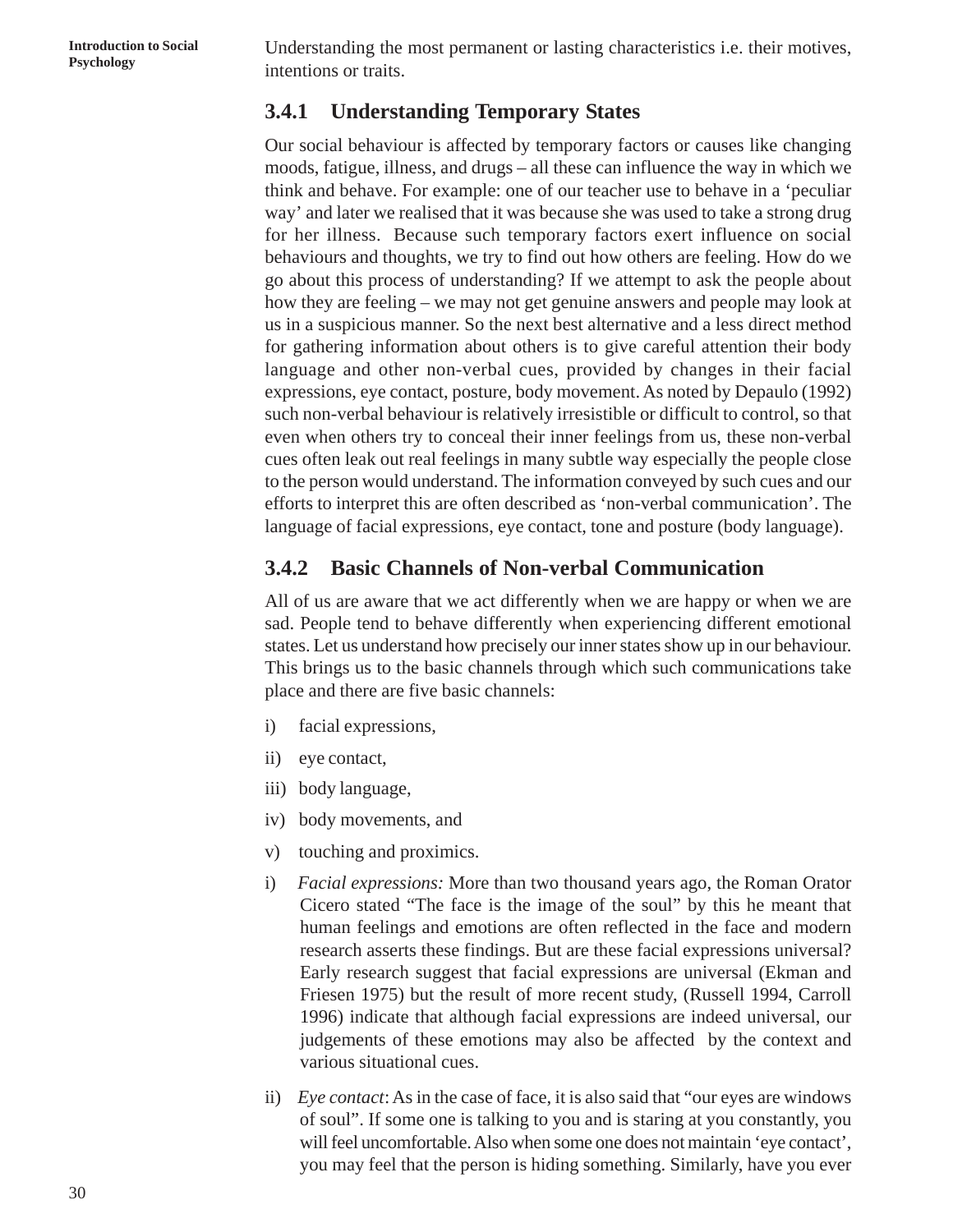had a conversation with someone wearing very dark glasses, if so, you may be in a uncomfortable position and would wonder 'what the other person is hiding from you'?

Human eyes are indeed a very powerful 'cue' in reflecting our feelings and we do often learn much about others feelings from their eyes. While a high level of eye contact with others is usually interpreted as a sign of liking or positive feelings, a stare is often interpreted as a sign of anger or hostility and many people find this non-verbal cues very disturbing.

iii) *Body language (Gestures, postures and movement):* Our emotions are always accompanied by physiological arousal and changes. Every emotion has a relatively same set of physiological reactions which have come to us by evolution.

For example: when you are angry, your face becomes red, your fists are drawn together and you are ready to attack.

When you are afraid, your legs start shivering but you are ready to run or faint.

When you are sad, your face becomes pale, and you have a drained down feelings

These postures, gestures and body movements together are termed as body language. Body language often reveals other's emotional states. Do you have a pet (cat or dog)? if yes, when happy, how does a pet behaves - rubbing, its body, sitting close to you, licking you, clearly indicating its happiness. Straight body position is usually taken to indicate 'rigidity', whereas a 'leaning forward' body position indicates 'warmness' and 'interest in the other person'. Related finding indicate that large scale body movements or postures can sometimes provide important information about others emotions and even about their apparent traits.

- iv) *Body movement:* More specific information is also provided by gestures. Gestures fall into several categories; the most important are emblems – body movements carrying specific meaning in a given culture. These movements have clear and definite meaning in one culture but in other culture it may not have any meaning. People have to be careful with their gestures while traveling in different cultures as you might offend others without meaning to do so.
- v) *Touching and Proximics:* A lot depends on the meaning you assign to the nature of this physical contact and the context in which it occurs. Existing evidence indicates that when touching is considered appropriate, it often produces positive reactions in the person being touched. One acceptable may in which people in many different cultures touch strangers is through handshake. Many books on etiquette suggest that handshake reveal much about other. Person's personality traits – assertiveness, humbleness, submissiveness etc.

A practical applicability of these non-verbal cues is recognising deception or lie detection. When people lie, subtle changes often occur in their facial expressions, body posture or movements and certain non-verbal aspects of speech.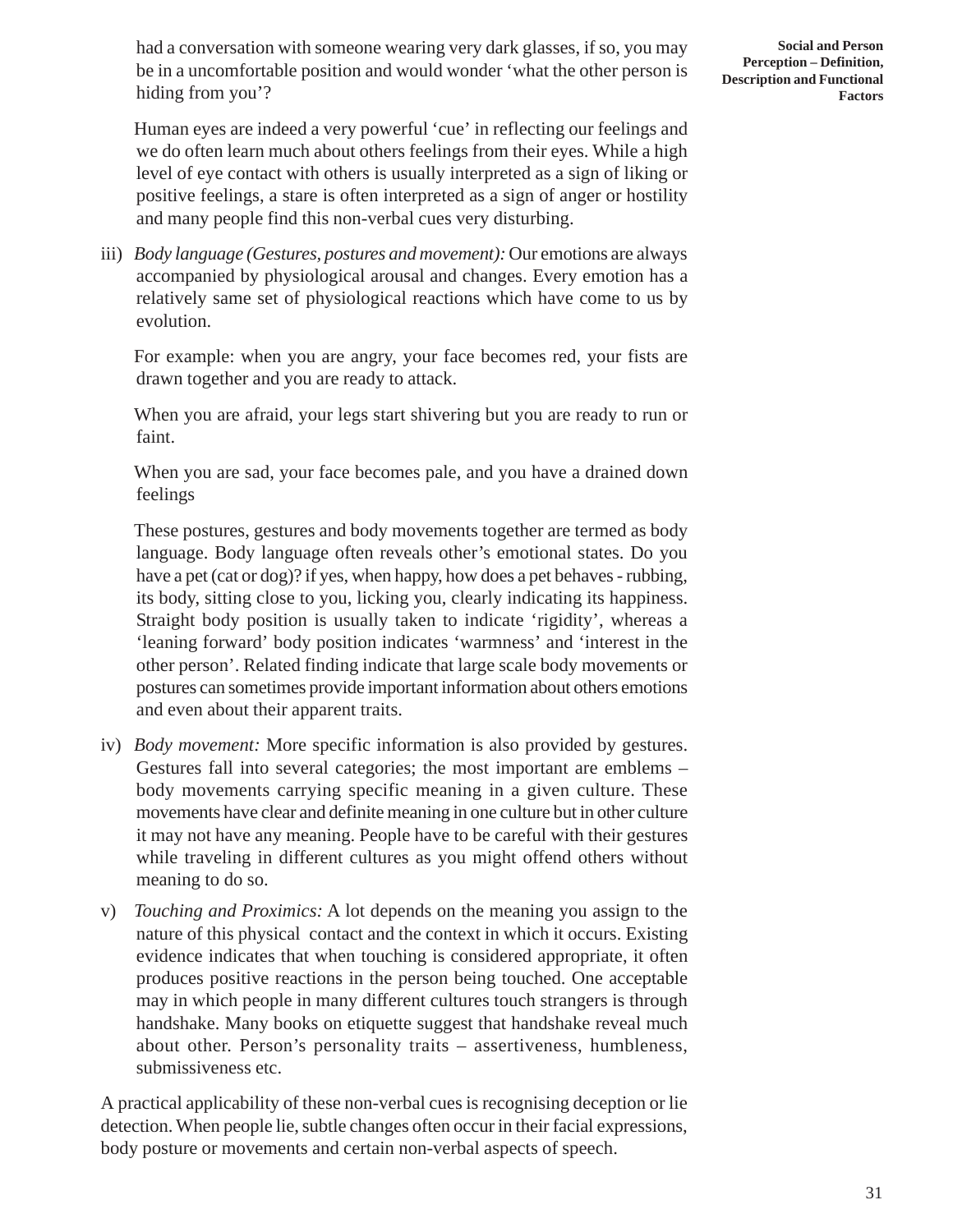### **Psychology Non-verbal cues of deception**

- Micro expressions fleeting facial expressions
- Interchannel discrepancy inconsistencies between non
	- verbal cues from different basic
	- channels. Example: eyes telling
	- something facial expressions
	- pleasant
- Non-verbal aspect of speech Pitch of voice raises
- Speak in a more hesitating manner
- Eye contact Blinking is more
- Pupils are more dilated
- Low or unusually high eye
- Contact
- Facial expression exaggerated facial expressions (more smile, broad smile).

Further to check whether lies be detected across cultures? The study by Bond and Atoum (2000) clearly showed that participants were accurate in recognising lies by persons in their own culture than by persons from another culture.

# **3.5 UNDERSTANDING OF THE MOST PERMANENT OR LASTING CHARACTERISTICS – ATTRIBUTIONS**

Humans are rational creatures and always behave in a balanced and coherent and analytic way. This highly influential view was presented by Heider (1958) who said that people are motivated by two primary .

The need to form a coherent view of the world and the need to gain control over the environment. Heider believed that this desire for consistency, stability and the ability to predict and control make us. Naïve scientists. In particular this need to attribute causes to effects. (observed behaviours and event) and to create a meaningful, stable world, where things make sense was the basis for a theoretical approach which become highly influential in how social psychologist viewed social cognition. This was referred as the attribution theory.

Heider believed that a 'basic need to attribute' make the world a clear, definable and predictable place, thereby reducing uncertainty.

### **3.5.1 Types of Attributions**

Attributing causality has generated a great deal of work that attempted to model the way in which humans try to explain the actions of themselves and others. This brings us to the 'Locus of causality'. The main distinction can be made between Internal-External attributions. The internal attribution locates the cause of behaviour to the personal characteristics of the person such as personality, mood, ability, attitudes and effort; it is also known as personal attribution. On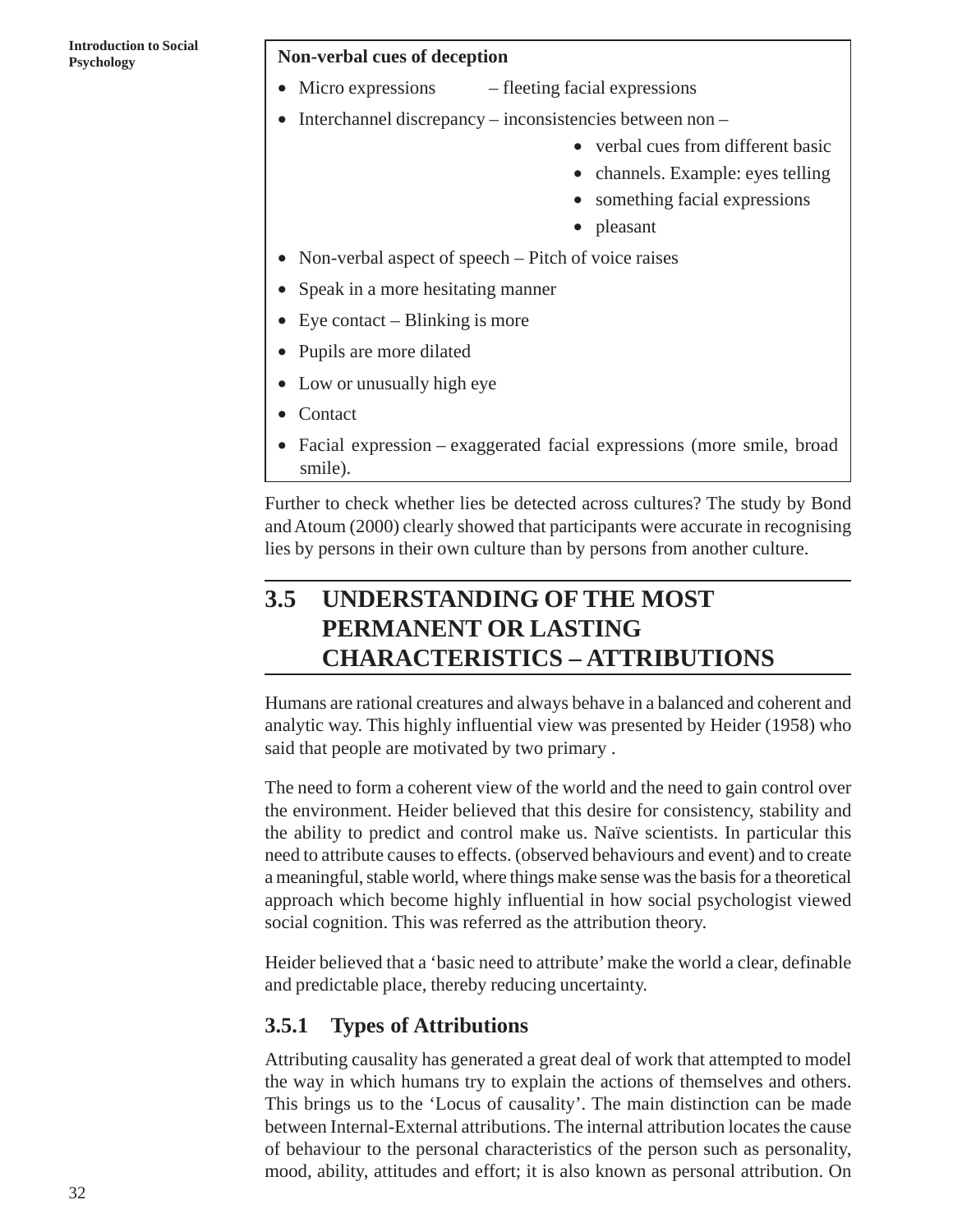the contrary the external attribution locates the cause to the external events such as actions of others, nature of situation, social pressure or luck. It is also known as situation attribution. A simple example can help us to understand this attribution of causality.

A child fails in an examination if he attributes the cause for his failure to his effort then he is showing internal causality but if he attributes the cause for his failure to his luck, then he is showing external causality.

### **3.5.2 Theories of Attributions**

Attribution is complex process and so many theories have been proposed to explain its operations. Two such views have been extremely influential

1) Theory of correspondence inference, and 2) co-variation model.

### *The correspondence inference*

Jones and Davis's (1965) correspondence inference theory focuses on how we use information about other's behaviour as a basis for inferring that they possess various traits. Other's behaviour provides us with a rich source of information on which to draw.

Very often, it is observed that individuals act in certain ways not because doing so is consistent with their own traits or they want to behave in that way (their choice) but because external factors (external cause) leave them little choice. In such cases, drawing inferences can be misleading.

Two kinds of effects can be observed, when 'many' individuals act in a certain way, this is called common effect, which is usually caused by external events and involves high social desirability. There are situations when an individual behaves in a unique fashion, even though others may not and the act may be socially undesirable. These are the non-common effects. According to Jones and Davis, these non-common effects help one to infer about other's traits.

According to Jones and Davis (1965) we assess whether there is a correspondence between behaviour and personality (i.e. arrive at a correspondent inference or, in other words, a dispositional attribution) by processing three key types of information: social desirability, choice, and non-common effects.

Social desirability information refers to whether the behaviour observed is consistent with or counters to, social norms. An internal, dispositional attribution is more likely when socially to adhere to the majority viewpoint – because they wish to avoid exclusion and ridicule for standing out and being different from the crowd. As such, behaviour that is socially desirable does not tell us much about people's personalities because they may simply be going along with the group norm, which may or may not coincide with their own personal point of view. In contrast, someone who exhibits socially undesirable behaviour – who goes against the social norm – is much more likely to be displaying behaviour that corresponds to an underlying personality trait, because the behaviour cannot be attributed to the person simply conformity to the majority.

According to Jones and Davis, another type of information that social perceivers seek in order to make a correspondent inference is whether the behaviour in question was freely chosen or not. An internal, dispositional attribution is more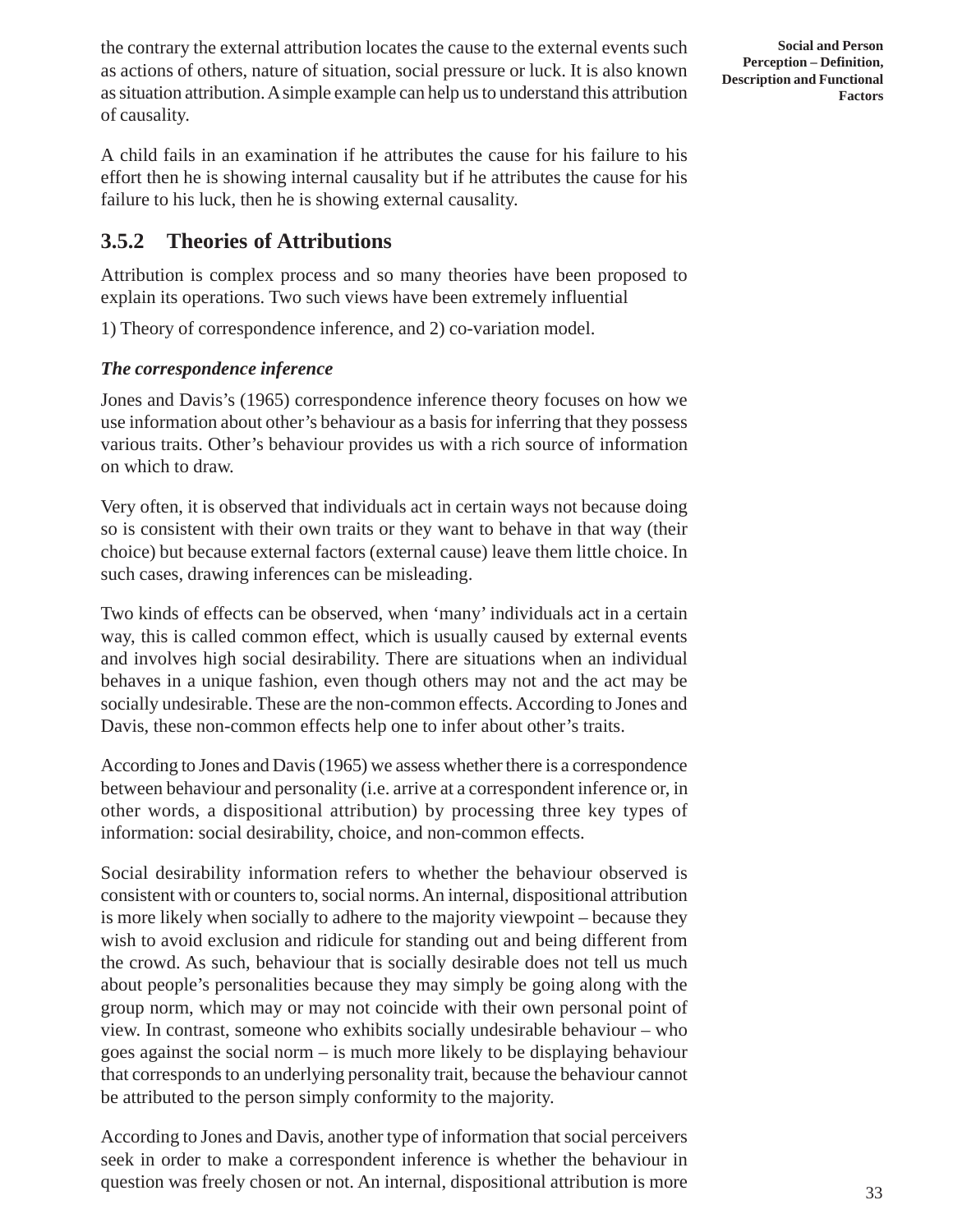**Psychology** likely when the person being observed has freely chosen the given behaviour.<br>**Psychology** A gain, this makes a lot of sansai if behaviour has been freely chosen than it is Again, this makes a lot of sense; if behaviour has been freely chosen then it is much more likely to be the result of an underlying personality characteristic or attitude, rather than a result of coercion, threat, or inducements.

> When a behaviour has a unique consequence, rather than having a range of possible other consequences, we can refer to it as having non-common effects. An internal, dispositional attribution is more likely when the outcome of a behaviour has a unique (or non common) effect. For instance, a punch has really only one possible outcome so it is more likely to be attributed to an internal, dispositional cause.

#### *The co-variation model*

Kelley's (1967) co-variation model accounts for multiple behaviours. Importantly, it also details the processes that result in external as well as internal attributions. According to Kelley, causality is attributed using the co-variation principle. This principle states that for something to be the cause of a particular behaviour it must be present when the behaviour is present and absent when the behaviour is absent (i.e. it must co-vary). From multiple potential causes we ascribe causality to the one that co-varies with the behaviour to the greatest extent – acting, as Heider (1958) would say, exactly like native scientists.

The co-variation model states that three types of information are crucial for arriving at an internal or external attribution; (i) consensus (ii) consistency and (iii) distinctiveness information. When observing someone's behaviour in a particular social context, the combined impact of these three types of information will determine what type of attribution is made. Consensus information is the extent to which other people in the scene react in the same way as the target person. Consistency information is the extent to which the target person reacts in the same way on different occasions. Distinctiveness information is the extent to which the target person reacts in the same way in other social contexts.

Here's an example to illustrate. Imagine you are sitting in the class one day and your professor walks in wearing an unusual multi-coloured sweater, sporting on its front a picture of a large happy badger. As native scientists we like to have a stable and predictable world, so you would be compelled to try to figure out why your professor has chosen to wear such a strange garment. According to the covariation model, you would assess whether the three types of information outlined above are present or absent.

*First*: consensus. Is everyone wearing the same type of sweater or is it only your professor? If it is only your professor then you're likely to begin to make an internal, dispositional attribution: no-one else is behaving in the same way (i.e. wearing a strange sweater), so the cause of this strange behaviour is likely to be something uniquely to do with your professor, and not the situation (otherwise other people would also be affected by whatever the cause might be –such as a new fashion – and would also be wearing a badger sweater).

*Second*: consistency. Is this the first time your professor has worn this sweater, or does he do it every week? If he wears this weird sweater every week, then you're going to be even more inclined to make a dispositional attribution. If he is only wearing it this week then you might think he's having only a temporary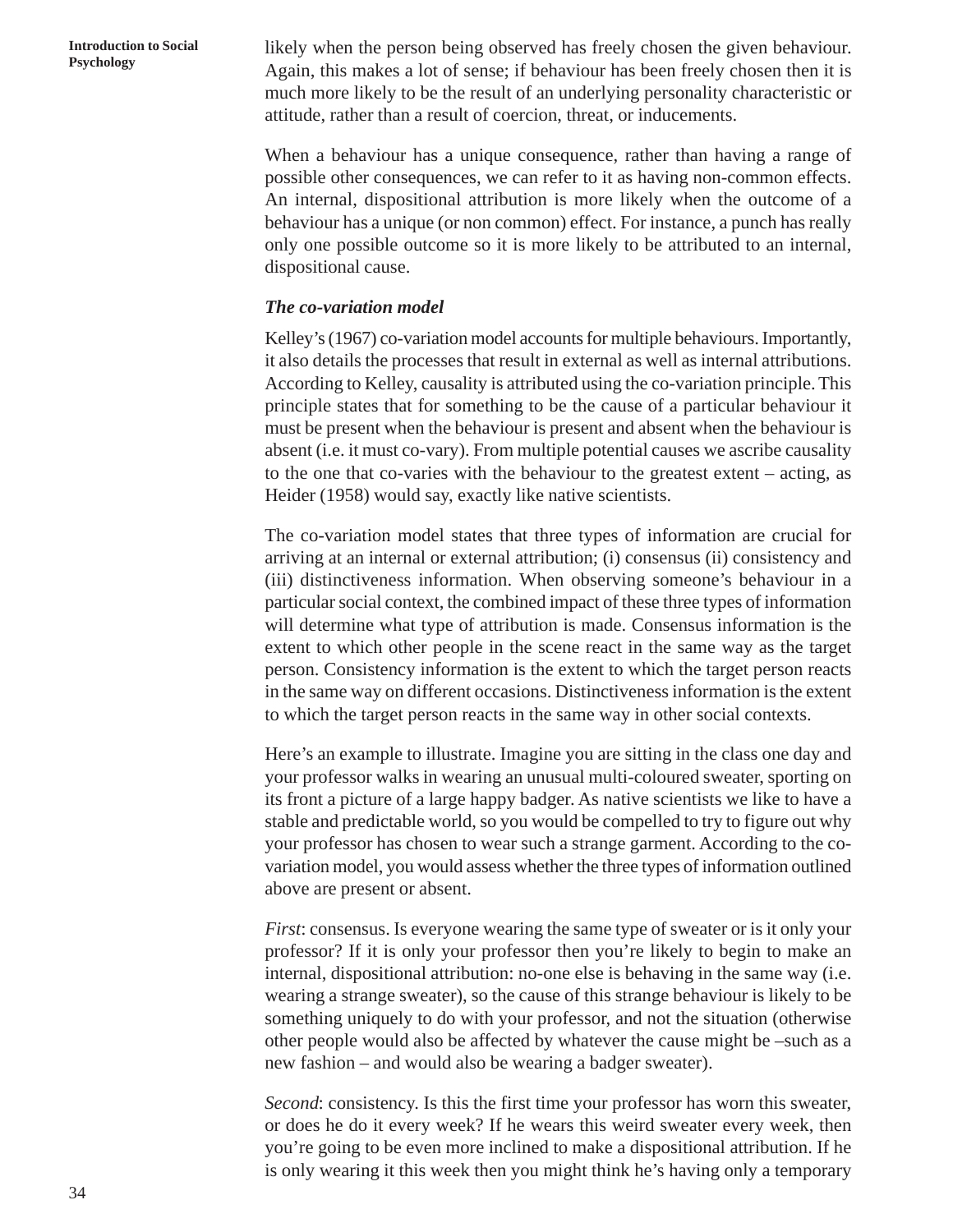fashion crisis – perhaps his washing machine has broken (a situational attribution) and the peculiar sweater is the only one he has left that is clean.

**Social and Person Perception – Definition, Description and Functional Factors**

*Third:* distinctiveness: Does your professor wear this sweater in different classes? Do you see him around campus sporting similarly ill-advised sweaters? If you do, again you're going to be more inclined to make a dispositional attribution (i.e. your professor has chronic fashion problems, or perhaps an enduring badger fixation). This is because the behaviour is not distinctive to the current situation (which would make it likely that it is something in the immediate context that is making your professor wear the sweater).

In sum, if your professor wears bad badger sweaters consistently over time and in different contexts, and he is the only person to be doing so, then you are going to make a dispositional attribution and conclude that he has terrible fashion sense (or a badger fixation). So Dispositional attribution: Any explanation that locates the cause as being internal to the person (personality, mood, attitudes, abilities, effort). Situational attribution: Any explanation that locates the cause as being external to the person (actions of others, the nature of the situation, luck).

# **3.6 IMPRESSION FORMATION**

The moment we look at a stranger, the process of impression formation starts, although we are not aware of such a process, we end up either forming positive or negative impression about others. We look at a person and immediately a certain impression of his character forms itself before us. A glance, a few spoken words are sufficient to start a story about that person. As we have already seen, some aspects of social perception, such as nonverbal communication, attribution which requires a lot of hard work and it is not always easy to draw inferences about other's motives or traits from their behaviour. In contrast, forming first impressions seems to be relatively effortless.

a) How do we form unified impressions of others in the quick and seeing effortless way that we offer do?

Asch applied these ideas to understand impression formation process suggesting that we do not form impressions simply by adding together all the traits we observe in other persons. Rather we perceive these traits in relation to one another so that the traits cease to exist individually and become a part of an integrated dynamic whole.

On the basis of many studies, Asch concluded that, forming impressions about others involve more than simply adding together individual traits – but the two or more traits entering into a particular relationship. His research exerted a lasting impact on the field.

The impression formation process has been explained by understanding

- i) Role of central traits.
- ii) The issue of adding versus averaging information.
- iii) The primacy or recency of information.
- iv) Central traits when impressions are being formed of another person some pieces of information carry greater weight than others and are able to modify the whole picture. Asch called such influential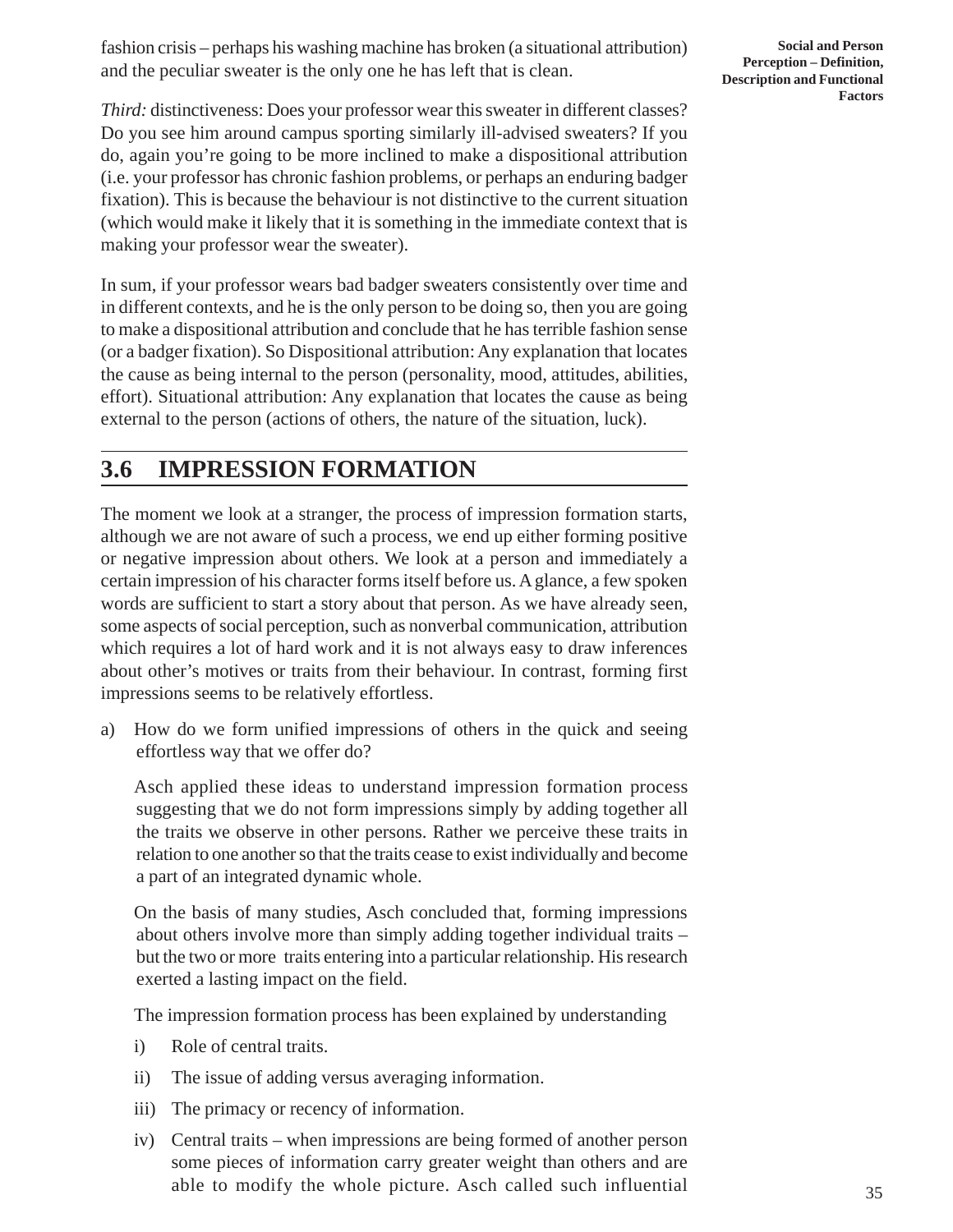**Introduction to Social Psychology**

characteristic as central traits and showed that 'warm' or 'cold' dimension was a central one that could strongly affect the organisation of people's impression. Extending Asch's study, Kelley (1950) introduced a guest lecturer to several university classes. Some of the students were told in advance that this lecturer was among other characteristics, a rather 'warm' person and to others that he was 'cold' person. The lecturer gave an identical talk to each group and when each of class member was asked about their impressions, each group formed the impression as per earlier instructions that were consistent with their initial description of 'warm' or cold.

b) Adding Versus Averaging Methods:

Many a times, we are given a list of personality traits that describe a person. For example when describing a person, some one might say that he / she is open minded, cleaver and modest, but is quiet. What sort of impression do we form of this person? Social psychologists have developed two basic models to explain how this kind of information is combined. The additive model and the averaging model. Both the additive and the averaging models begin by assuming that traits can be sealed in their likeability. Some traits convey very favourable information about a person, while others indicate negative information.

The averaging model claims that we use the mean value of the traits provided to form our impression of a person. For example instance in the earlier example where we said a person is open minded, clever, modest but quiet, if we said only open minded and clever the person would have a more favourable impression, because both these traits are very desirable and have values. But inclusion of the traits modest or quiet would reduce the average as they are less active traits and have low values.

The additive or summation model in contrast, predicts that one's judgement is based on the sum of the traits values rather than on the average. Therefore the majority of evidence is supportive of averaging model. Anderson (1968) has given a weighted average model, over the simple average model discussed earlier: He says that the weighted average model predicts impressions on the basis of an average of scores that have been given weightage according to their importance. This more complicating version of average models gives a better account for our integrating information of other people.

c) Primacy and recency effects:

As said earlier we want to make the best possible impression on others at our first meeting some new relatives. Now the question is which information is more influential the first information in another person's perception of us (primacy effect) or the latest information (recency effect). It was found first impressions are lasting? i.e. primacy effect apparently very important in determining our final impressions of other's. However under certain conditions recency effects also occur, i.e. some additional activity intervenes and influences the more recent information. According to this model, adding values traits 'modest' and 'quiet' to the value of clever and open minded would increase the favorability of the overall evaluation for example: if two persons are given scores on some traits as follows: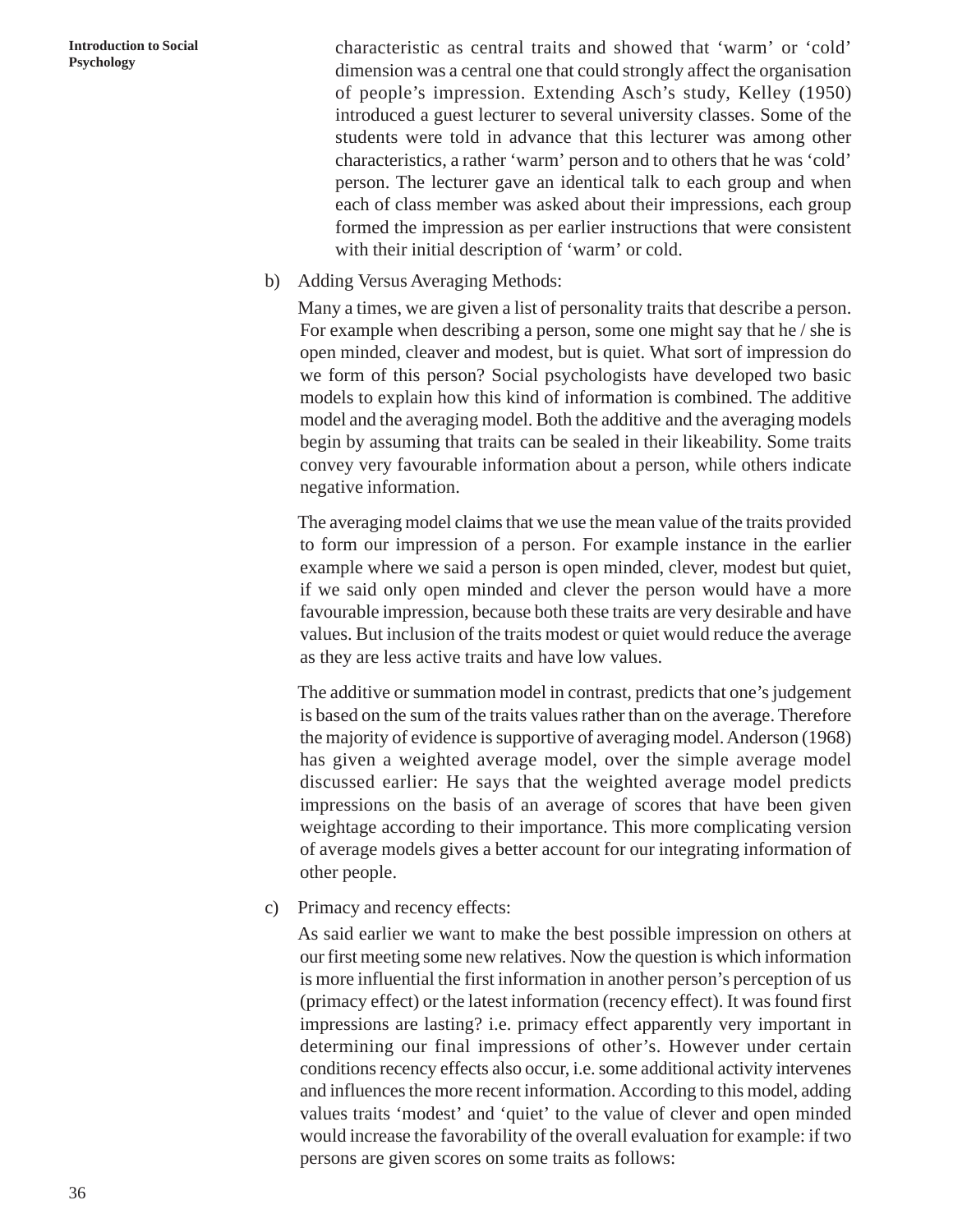| <b>Person-I</b>   | <b>Person-II</b>               |
|-------------------|--------------------------------|
| Understand $(+3)$ | Understanding $(+3)$           |
| Poised $(+2)$     | Sharp willed $(+2)$            |
| Confident $(+1)$  | Congenial $(+2)$               |
|                   | Resourceful $(+2)$             |
| Total= $+6$       | Loud mouth $(-3)$ Total = $+6$ |

**Social and Person Perception – Definition, Description and Functional Factors**

Now when we take additive model the sum value for each person would be  $+6$ , therefore according to this model the sum value being +6 for both, the overall impression of the two persons would be equally favourable. But when we take the averaging model we get a mean value for each differently i.e.  $+6/3=+3$  for person I and +6/5=11/5 for person II. Therefore the averaging model would predict that overall evaluation of person I would be better than that of person II will have a stronger effect. For example you met a person at a party last month and formed a negative impression but then encountered her again this week and reached positively, your impression is more likely to be positive than negative. Therefore if one is instructed to combine all information about a person, the recency effect may be eliminated and only the primacy effect would prevail.

#### Organising Impressions: Categories and Principles

In forming information of other people it is not just the external characteristics or the traits which influence us. Rather we have certain preconceived assumptions about people based on our experiences. At the general level we may have some over siding philosophers of human nature-expectation that people will posses certain qualities and behave in certain ways. At more specific levels we have particular ways of categorising people and events. For example: stereotyping , this is one way of organising our thoughts about certain group of people. To describe these categories of impression social psychologists have started using the words prototype and schemas. We shall now consider some of these categories and principles that effect our interpretation of people and events around us.

## **3.7 IMPLICIT PERSONALITY THEORY**

This is a set of unstated assumption about what traits are associated with one another, which are developed on our own, through development and experience. Since, these theories are rarely stated in formal terms, they are considered implicit. But all the same they dominate our judgment of other people. Such theories may be true or false as judged against the actual occurrence of them in real life. For example we assume that being good at studies would fetch us a good position in the society. This may be true or may be false. In fact the most important feature which distinguishes implicit personality theory from more formal psychological theories is their likely hood of being tested and founded incorrect because we form an association between two aspects and we don't notice the rule. For example having higher education and gaining a good position in the society. Not all highly educated individuals have high position in the society. If we see our politicians, most of them don't even have secondary education. But we make assumption all the same.

The use of such implicit theories shows that we have a need to simplify and integrate information. So that we can deal more easily with the complexities of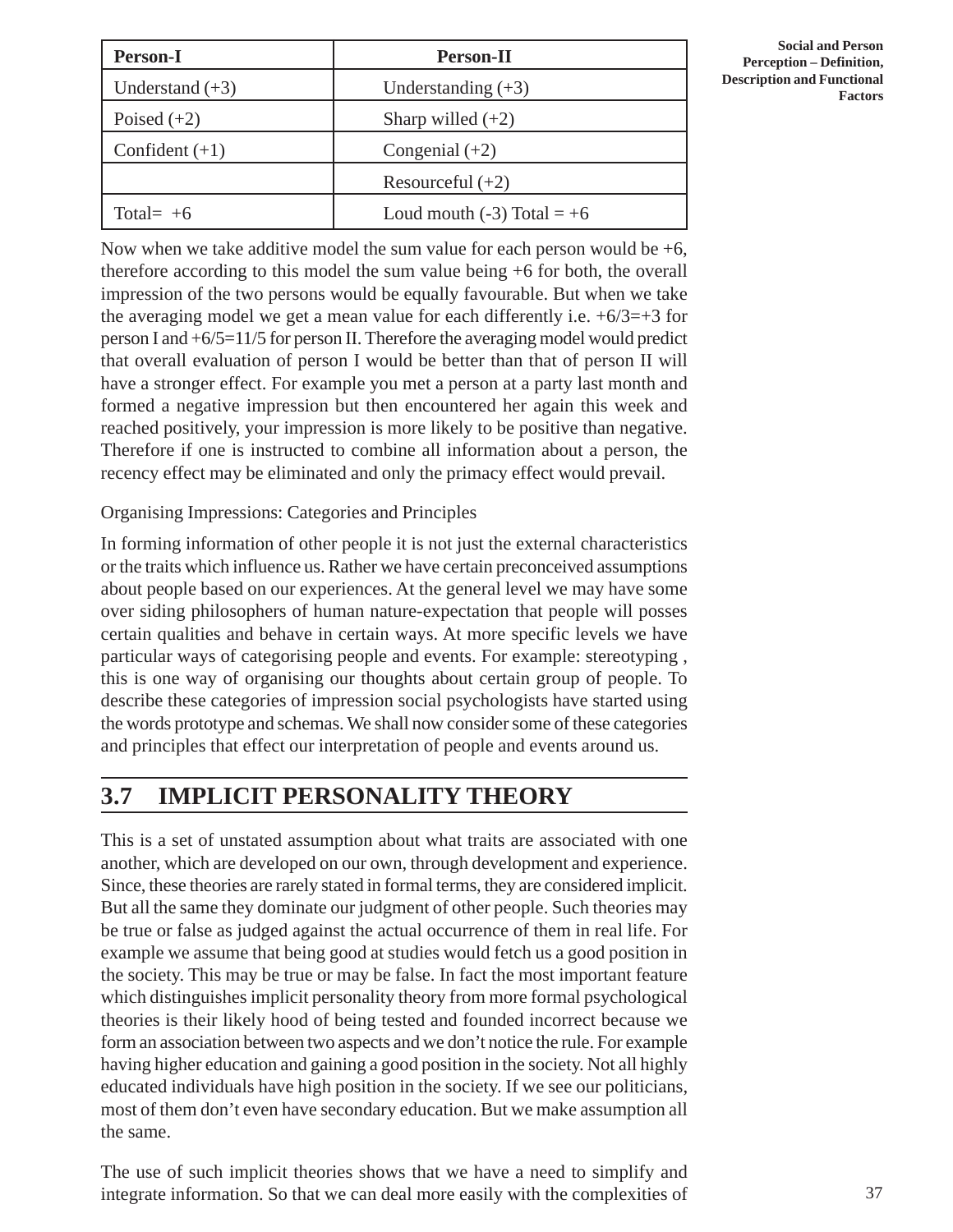**Production to Social** human interactions. Even with limited information about a person, we tend to product a person we can be detected and make a person more understandable in terms of our own fill in the detail, and make a person more understandable in terms of our own experiences and we invariably develop a rationale for the theory that we have formed.

> Another approach to understand people's implicit personality theories is represented in the works of Kelly: he developed the cognitive theory of human behaviour wherein he was concerned with the links between our perception and our behaviour. A most important link in this chain is our interpretation of the events and stimuli in our world.

### **Self Assessment Questions 1**

### **Exercise-I**

i) Below are given day to day examples, examine each example carefully and choose the appropriate mechanisms of social and person perception:

A mother asks the child little sternly 'did you take money from my purse'. Child answers it as 'no', but he is not looking at her directly. It is an example of which non-verbal communication channel.

In one incident, an Indian man was arrested in Dubai, because this person was found with another woman in her bedroom sitting next to her. This is an example of what nonverbal communication channel.

- ii) In the following example find out the internal and external locus of causality
	- a) A child comes homes and informs the mother that he got less marks but he also says that his friend got the highest marks in that paper. What will the mother of the child would say

You have got marks as per your effort or studies

The mother says – my child got less marks because the teacher is partial and she does not like my child.

b) In a exams, all students copy except one child who does not

This is a ...................................... effect.

## **3.8 PERSON PERCEPTION**

Person perception is a process of forming impressions of people. Let us understand how do we go about it? What kind of information we use, how accurate it is and what bias affect our impression.

### **3.8.1 Mechanisms of Person Perception**

Mechanisms of person perception – includes ways of impressions about the other person, for this people use whatever obvious physical cues, their behaviour role which are available to them. Also they further develop mental shortcuts by forming schemas and heuristics and further go and categorise them according to some rules of thumb.

A glance at someone's picture or at an individual passing by on the street gives us an idea about what kind of person s/he is. In fact when two people meet, if only for a moment, they start forming impressions of each other. With more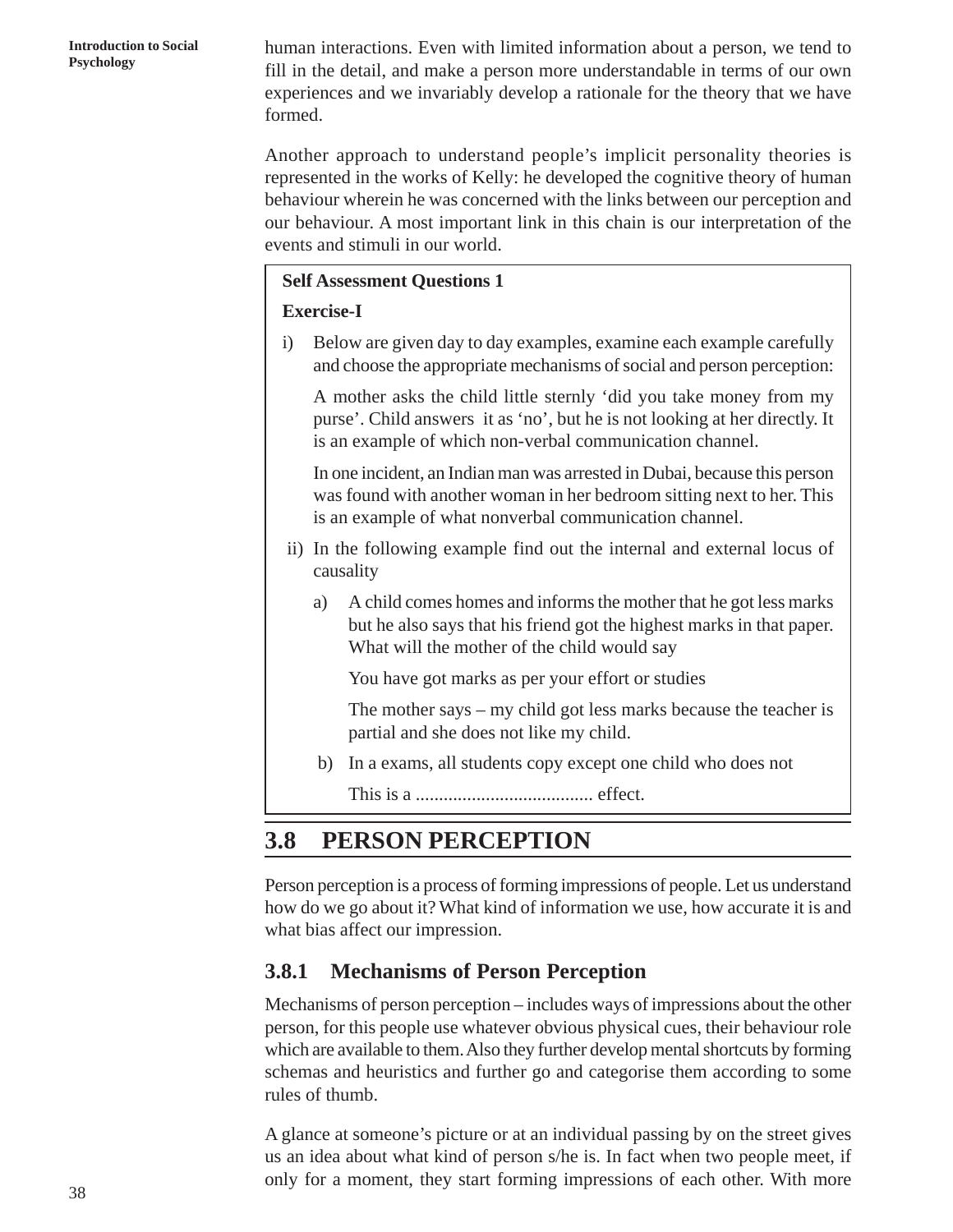contact they form fuller and richer information of that person. In forming impressions of other person, we depend on the following to help us form impression about a person.

**Social and Person Perception – Definition, Description and Functional Factors**

- i) Roles/traits
- ii) Physical cues and
- iii) Salience
- i) *Roles/traits*: If roles are informative, rich and well articulated, it can help in summarising a lot of information across a wide range of situations. Roles are more distinctive than traits. Moreover role schemas are more useful than traits for recall ex: try to recall the names of all the people you met in a seminar and next try to recall rude and stubborn people you met, which task is easier, I am sure it is the first task, because people tend to think of others within a 'role context' first and only then according to their personality traits.
- ii) *Physical cues:* The other person's physical appearance and behaviours are usually taken together to form an impression about that person.

The observation that a person is wearing traditional clothes help us infer that the person might be from rural background. We even infer personality traits from person's behaviour – A person who is helping others is inferred as kind, or a chubby faced person is thought to be warm etc.

iii) *Salience:* People's attention is to drawn to those aspects or characteristics of the persons which stand out. This is termed as 'figure ground' principle. A more outstanding feature or salient feature like fair skinned, handicapped, high pitched voice etc., is used to form the overall impression about the person as a total person.

Salient behaviours draw more attention than do less obvious ones. It also influences perception of causality. But a disadvantage here is that salience also can produce 'extreme evaluative judgement'.

We do not stop at just forming impressions from observable information such as appearance, behaviour, but we move on to quickly form inferences about personality traits about the person from this information. Referring to trait is more economical and general way of describing a person than is referring to behaviour – if someone asked you about what your room mate is like – instead of describing about each and every behaviour of his in detail, it is easier to say that 'he is cool' or 'he is good natured'. This process of inferring also occurs spontaneously, even automatically. These traits can act as bases for predicting future behaviour.

#### **Schemas**

Social cognition is the process in which people think about themselves and the social world – how they select interpret, remember and use social information to make judgments and decisions.

How people think about the social world's people rely on a variety of mental shortcuts that serve them well. They use quite practical, adopt different procedures and rules according to their goals and needs in that situation.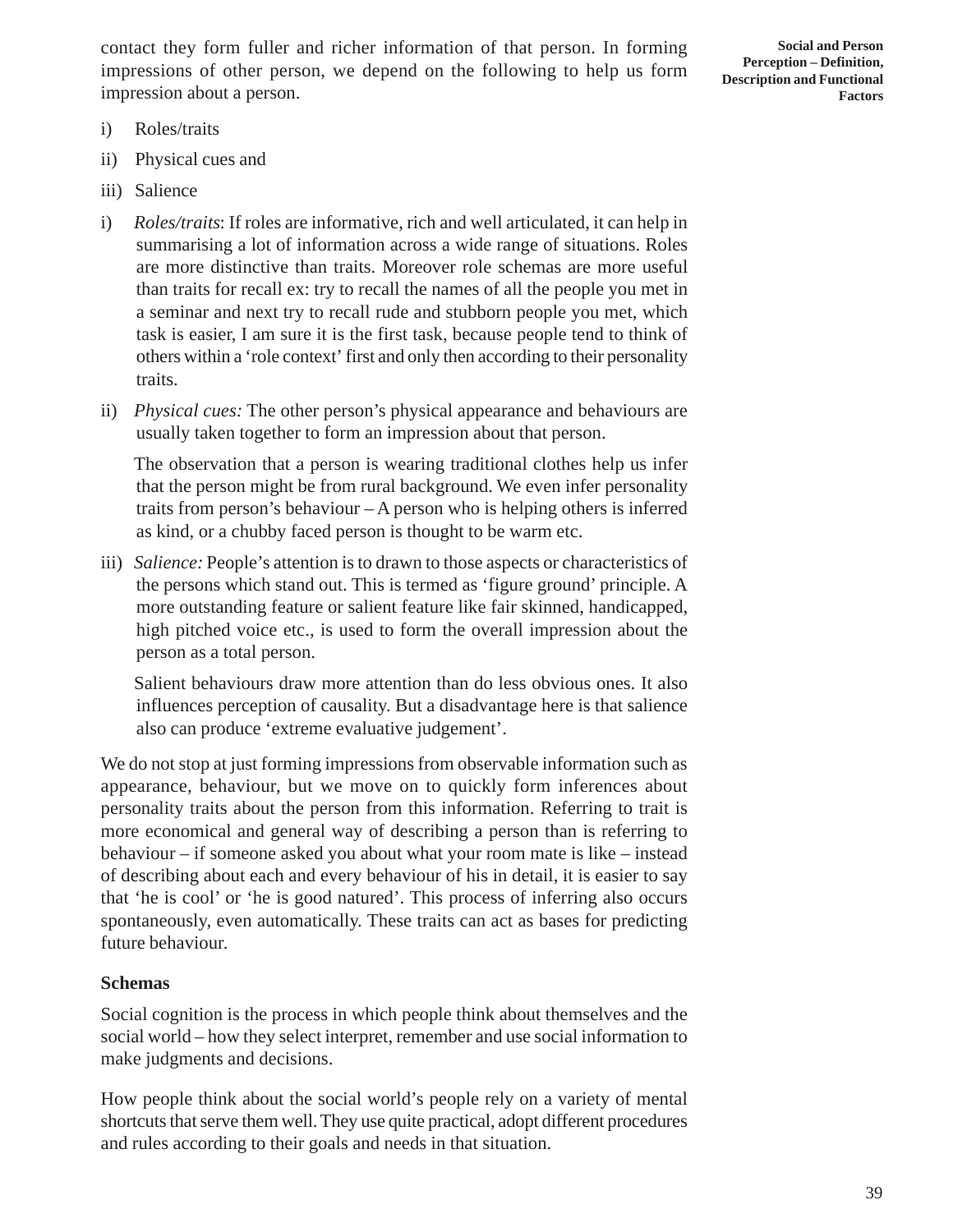**Psychology** Like a scientists, all of us, in our everyday lives, develop theories that help us<br>**Psychology** and the scale would These theories called Schames are understand ourselves and the social world. These theories called Schemas are mental structures people use to organise their knowledge around themes or topics or subject.

> A schema is a way of representing the memory process. In other words, people do not respond to what they see, rather they interpret it on the basis of previous experience that is represented in memory as a schema.

> Self schema is defined as a generalisation about the self based on experience we use to interpret events related to the self. Similarly we have schemata about other people too.

> The general form of schema can be defined as an organised configuration of knowledge, derived from past experience that is used to interpret our experience.

> We have schemas about many things – other people, ourselves, social roles and specific events. Schemas effect what information we notice, think about and remember.

> Schemas are often resistant to change – they show a strong perseverance effect, remaining unchanged even in the face of contradictory information. Perhaps even worse schemas can sometime be self fulfilling.

> People have role schema – these represent the organised abstract concepts we have of people in a particular role, such as cowboy, professor, devoted lover.

> Other schemas focus on groups. The most familiar is the group stereotype  $-$  it is belief about typical characteristics of members of a group or social category, and which attributes specific traits to a particular group of people. Example: certain communities are assumed to be stingy (money wise), absent minded or aggressive etc.

> Prototype – is an abstract ideal of the schema – for example may be about his body type, mannerisms etc. we assume leaders to be busy – so a well composed and relaxed leader goes contrary to our schema.

> Schemas about extremely common events are usually called scripts. A script is a standard sequence of behaviour over a period of time. The essence of a script is in its boundedness in time, its causal flow and its being simple, coherent, perceptual unit – ex: a wedding in a community goes through a serious of rituals connected to each other and follow a pattern many schemas contain. Ex: a category that embodies the significant attribute or ideal of the category – for example in India the name of Sachin Tendulkar is an exemplar of the category 'cricket'.

#### **Function or schematic processing**

#### **Advantages**

Schemas and information processing – schemas help us process an enormous amount of information swiftly and economically.

Schemas aid recall – memory often works best when we have a schema representation of past event or people.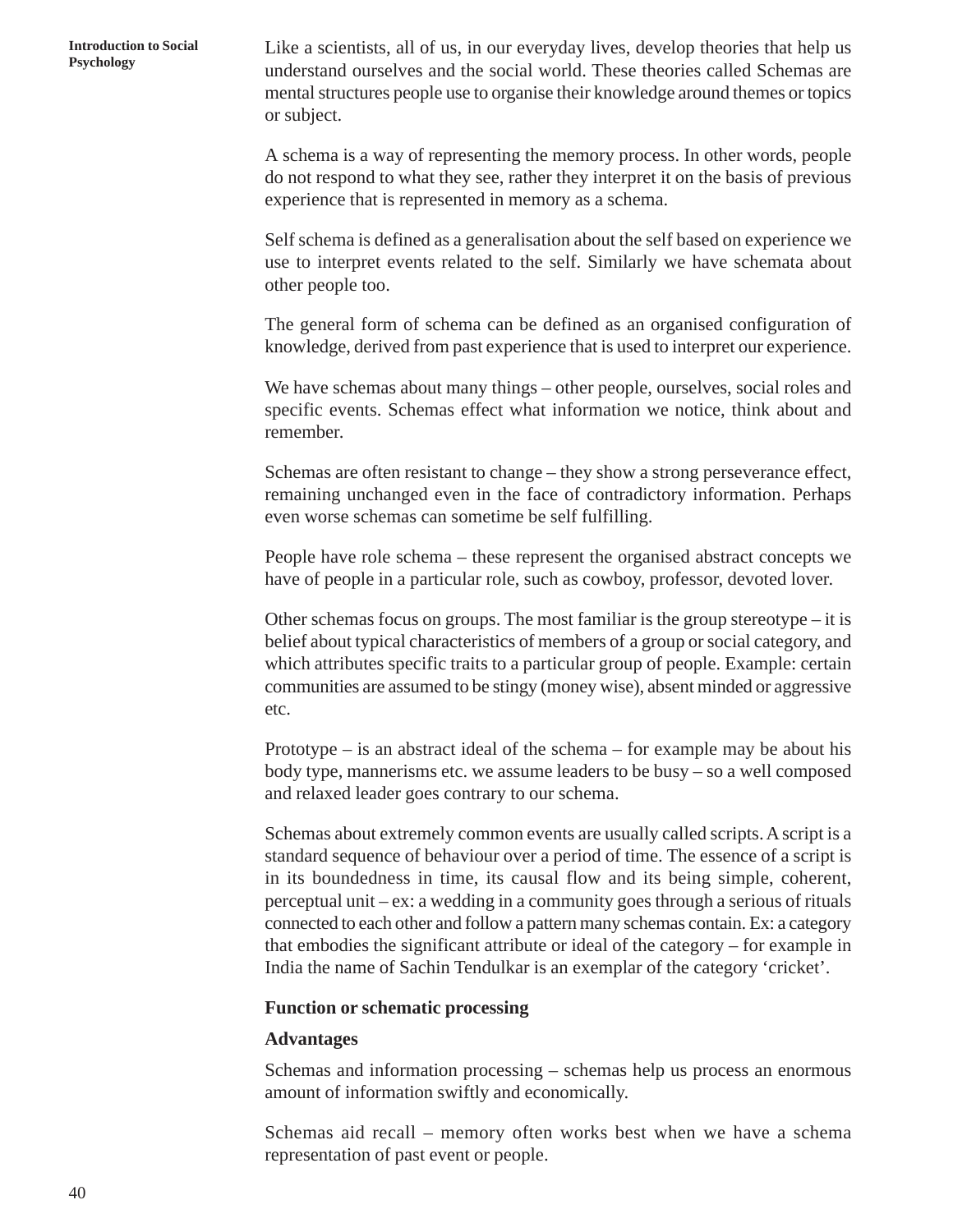Schemas aid automatic inference – schematic processing can occur almost automatically, without any conscious effort. When meeting a friendly person, you may automatically attribute to him other characteristics associated with friendliness – kindness wart.

Schema aid information – schema can help us fill in missing information where there are gaps in our knowledge.

Schemas aid interpretation – schemas help you interpret ambiguous situation.

A person having no knowledge about 'mumps' would have no confusion about other inferences about 'mumps' schemas allow confident inferences about matters that would otherwise not be clear.

Schemas provide expectations – schemas contain expectations about what should happen expected match lead to unpleasantness.

Schemas contain affect – use of a particular schema can produce an emotional response called 'schema-drives-affect' - for example schema for politician. This schema can have 'affective response' attached to it. Some of us feel positively about politician and think of them as helpful law makers, but others may feel negatively thinking of them as power hungry and corrupt.

### **Heuristics**

Although we think all human beings are rational, logical and do cognitive effort to analyse our social worlds, Fiske and Taylor argued that we are quite the opposite i.e. we are cognitive misers. As cognitive misers we are reluctant to expand our cognitive resources and we look for any opportunity to avoid engaging in the effortful thoughts. According to Fiske and Taylor, our mental processing resources are highly valued, so we engage in numerous ways to save time and effort when trying to understand the social world.

People save time and effort in making judgments by using heuristics. Heuristics are time saving mental shortcuts that reduce complex judgment to simple rules of thumb. They are quick and easy but can result in biased information processing (Ajzen,1996) they have been used instead of more time consuming, but more accurate, strategies. The most commonly used types of heuristics are – representatives and availability.

Representatives Heuristics  $-$  it is a tendency to allocate a set of attributes to some one if they match the prototype of a given category. It is again quick and easy way of putting people into categories.

The important draw back in such categorisation is the base rate fallacy which is the tendency to ignore statistical information (base rates) in favor of representative ness information.

For example: Even when you have the data that 'gender is uncorrected with managerial and administrative roles in some organisations, there would be more likelihood of attributing more managerial roles to men than women, because such roles are more representative of men than women.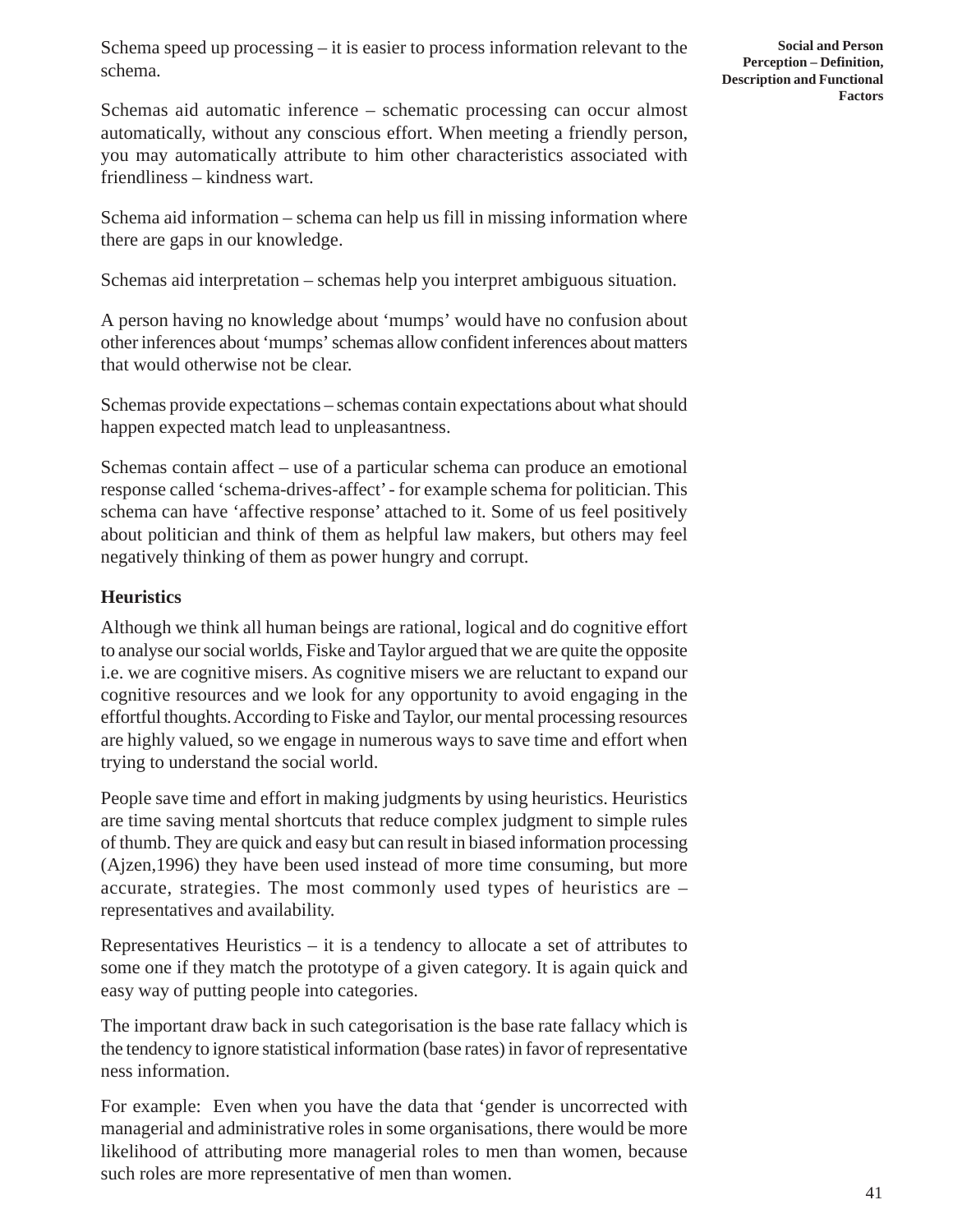**Production to Social** The availability Heuristic: it is the tendency to judge the frequency or probability Psychology<br>Psychology of an avant in tarms of have again is to think of avanuals of that system. It is of an event in terms of how easy it is to think of examples of that event. It is related to the concept of accessibility, which is the extent to which a concept is readily brought to mind.

> For example: you might feel more anxiety about taking a flight if you have just heard about a horrific plan crash.

> This heuristic mechanism also gives rise to a bias called the false consensus effect (Gross & Miller, 1997). This is the tendency to exaggerate how common one's own opinions are in the general population.

> The anchoring heuristics – It is often the case that a distinction is made between the availability heuristic and another called anchoring heuristics. Anchoring is the tendency to be biased towards the starting value (or anchor) in making quantitative judgement. It appears that our judgements on a range of issues are significantly influenced by the point at which we start our deliberations ex: a harsh verdict become subsequently harsher in their final decision than participants asked.

> It is clear that we use heuristics routinely and consistently. In our daily life very often we do not have time to think about every issue as important and self relevant and have all the information not that often. Heuristic thought is used a great deal in social perception.

> A unique heuristics that has received considerable attention from social psychologists because it helps in understanding how people, think, feel and behave. It is a heuristic that defines attitudes and social behaviour – social categorisation.

#### **Construct**

Construct is a key term for Kelly which is the way of interpreting the world and serves as a guide to behaviour. Human beings have a tendency to choose constructs that will make the world understandable and predictable. Kelly says that people do not strive for reinforcement or try to avoid anxiety. They only try to validate their own construct system. He further suggests that conditions have meanings only if they are constructed by the individual.

#### **Social categorisation**

Categorisation is the process if understanding what something is by knowing what other things it is equivalent to and what other things it is different from. It is a way of classifying some collection of objects, events, opinions, attitudes, concepts or people.

Categories are defined by prototype in dealing with social categories we can refer to prototype as stereotype. How are they forming? Mostly based on social learning, experience and existing negative. Stereotypes or shared distinctiveness.

Categories can be heterogeneous (made up of many different sorts of people) or homogeneous (made up of only few people who are similar to each other).

Consequences of categorisation – categorisation typically leads to heightened accessibility of stereotype consistent information. They do not only apply to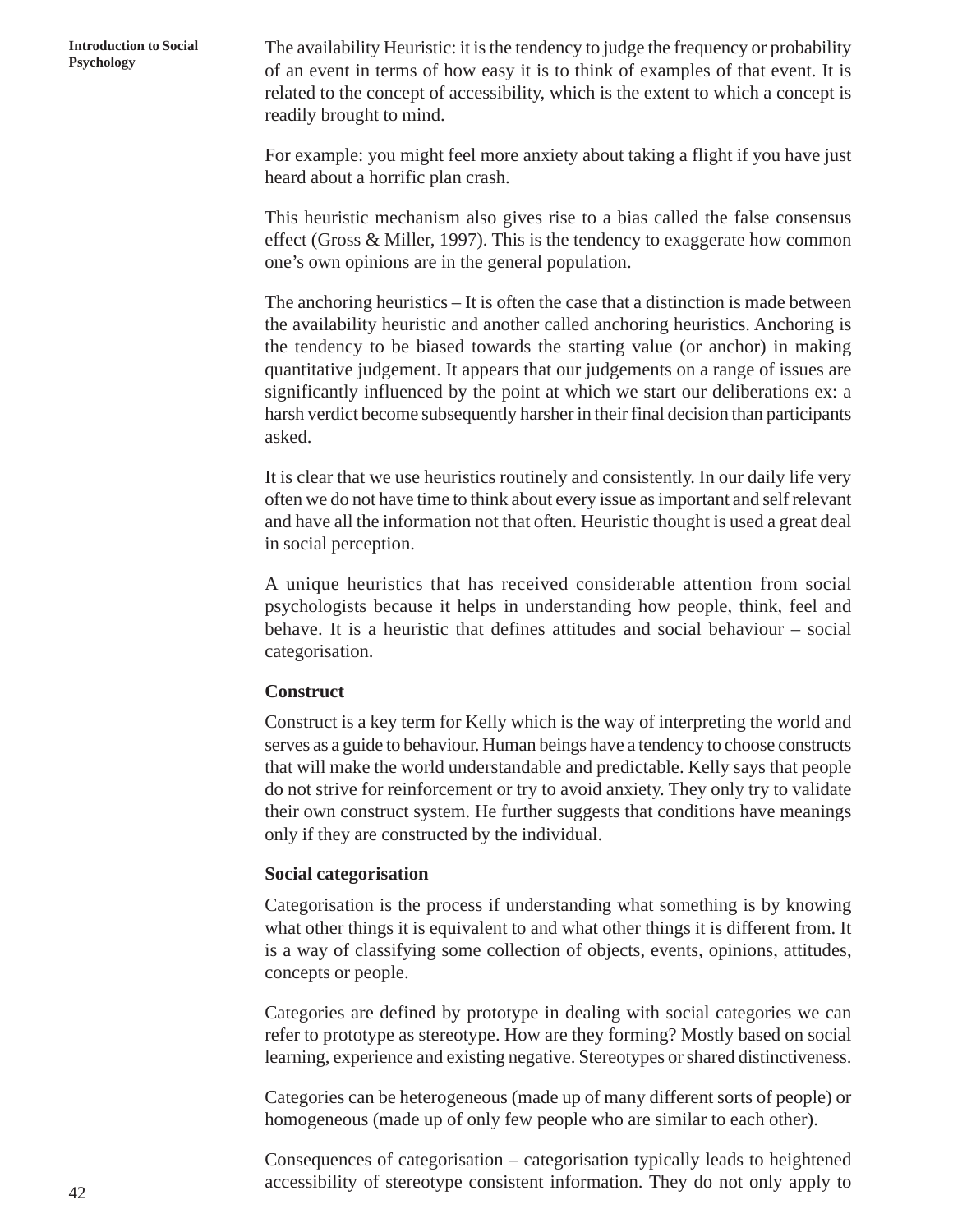relatively neutral categories like librarian or waitress but seen to be also related to racial categories. These positive vs negative stereotypes associated with different groups are therefore highly divisive and can contribute to continuing problems of racial prejudice and discrimination.

**Social and Person Perception – Definition, Description and Functional Factors**

Another important fact of Kelly's is that every construct we use helps us to classify the similarities and differences between people, objects and events. Each one of us develop only a limited number of constructs and arrange them in order of importance. One person's construct need not be identical with another person's, though they may be similar. He believes that to the extent that the constructs are similar. People's behaviour will be similar as well. For example: the belief system of a family. The member of the family will behave similar if they have a strong belief system.

### **Self Assessment Questions 2 Exercise-II**

1) There is a mischievous child Anand, who play tricks on other. The teacher get a news that one child was held by the principal for doing serious mischief and the teacher suspects the child to be Anand. This is because of ...................... If I assume that people who wear power glasses are very intelligent. What kind of schema is that?

............................................................................................................... ............................................................................................................... ............................................................................................................... ............................................................................................................... ............................................................................................................... 2) Give the examples of exemplar for the following events Boxing Athletic Beautiful model Ms. India Good actor Dancer ............................................................................................................... ............................................................................................................... ............................................................................................................... ............................................................................................................... ...............................................................................................................

# **3.9 LET US SUM UP**

In this unit, you have understood the different ways in which we try to understand other people –who are close to us or when we come across in our day to day interactions. We employ two processes to know, understand and interpreted others behaviour – social perception and person perception. This unit specifically deals with structure and functions of these processes.